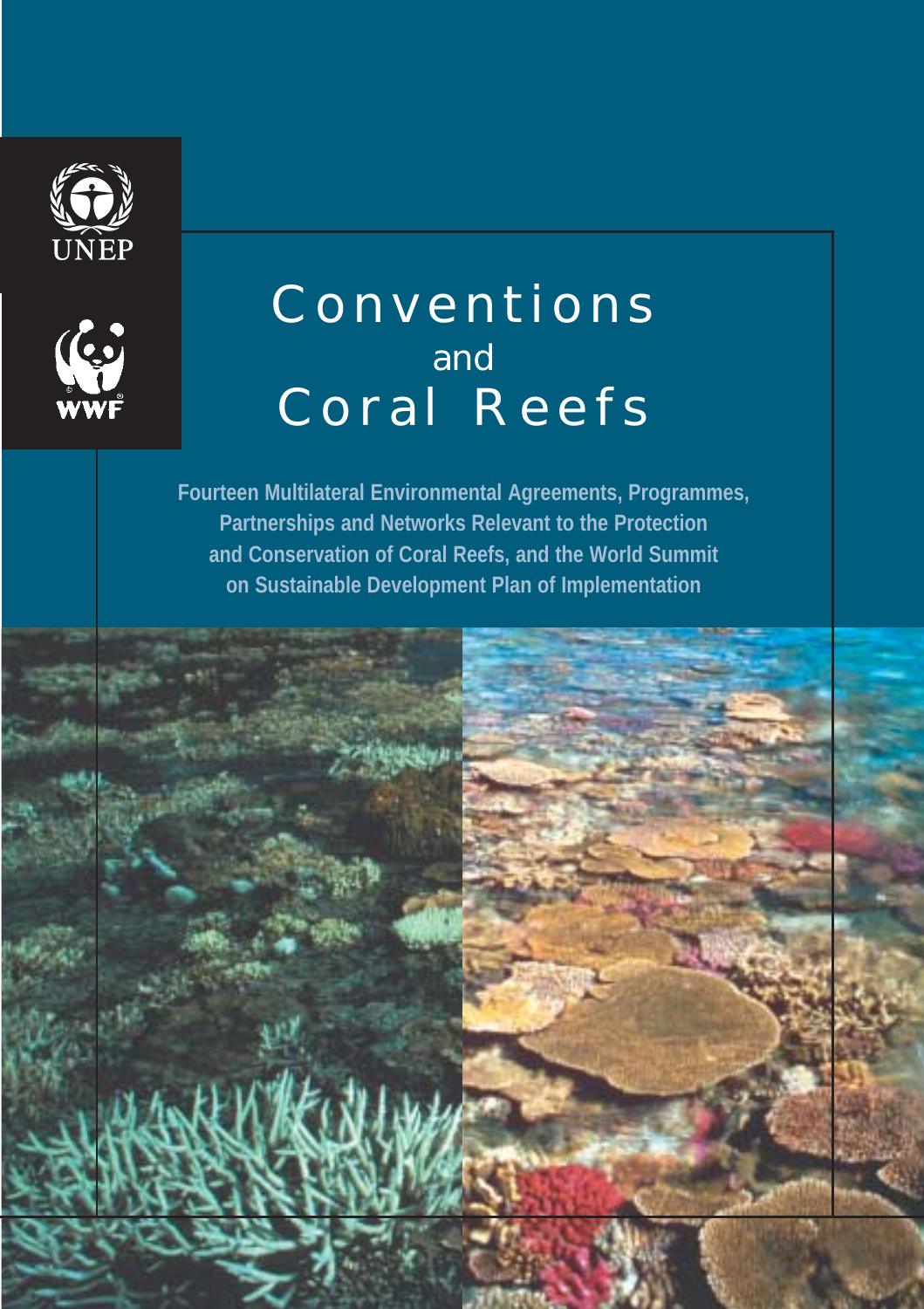## Conventions and Coral Reefs

**Fourteen Multilateral Environmental Agreements, Programmes, Partnerships and Networks Relevant to the Protection and Conservation of Coral Reefs and the World Summit on Sustainable Development Plan of Implementation**





Produced by the UNEP Coral Reef Unit in collaboration with the WWF Coral Reefs Advocacy Initiative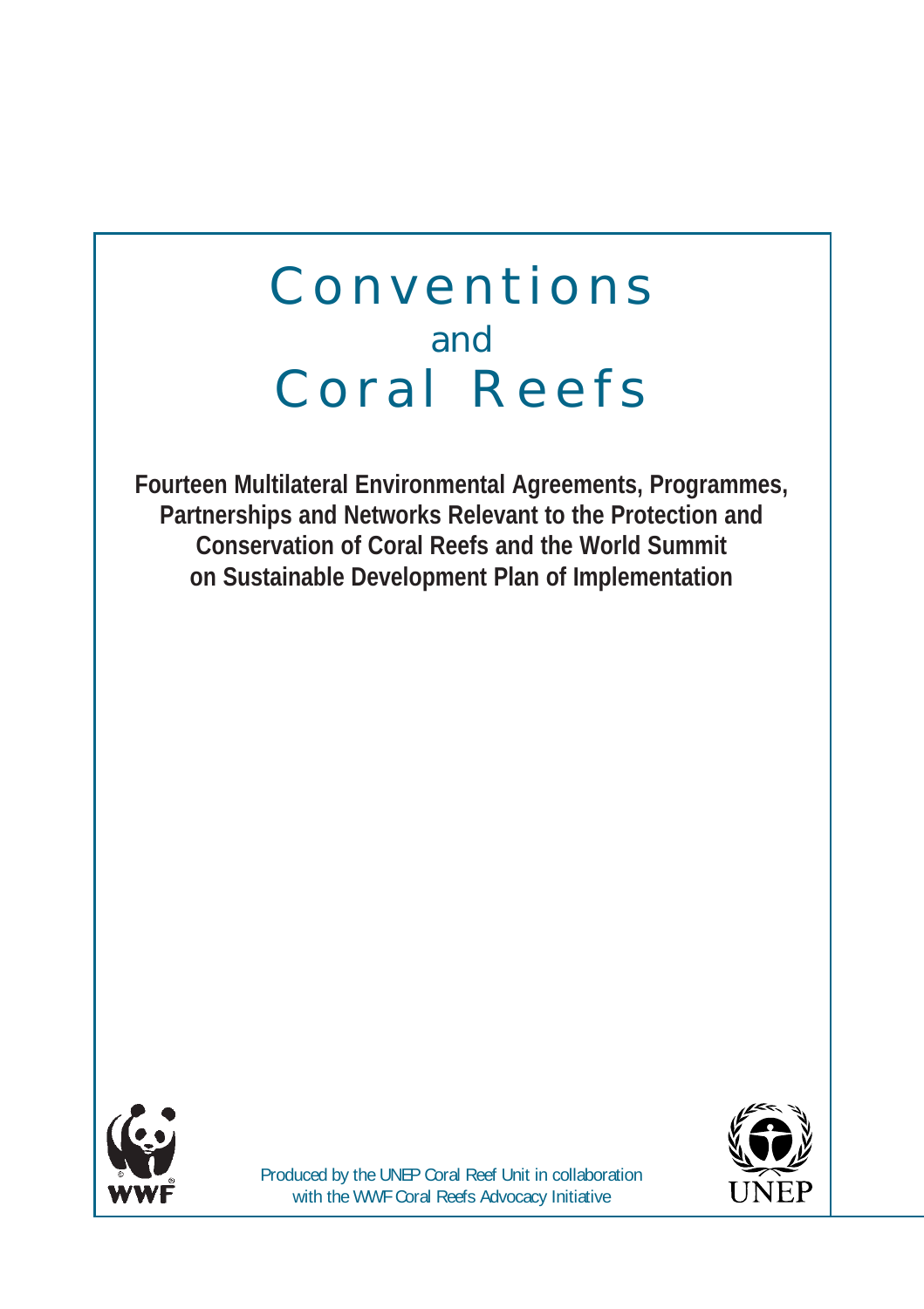## **Foreword**

Coral reefs are one of the most biologically diverse ecosystems in the world – they occupy less than 1% of the ocean floor, but are inhabited by at least 25% of all marine species. Thirty-two of the 33 animal phyla are found on coral reefs, compared with nine in tropical rain forests. Due to their unique complexity and diversity, coral reefs can provide food and livelihood opportunities to millions of people. They are vital for small–scale and artisanal fisheries, producing 10 percent of the world's fishing harvest. Further, they are hosts to a wide range of organisms that may hold the key to future medical advances. They also provide services such as shoreline



protection and recreational opportunities, making their importance for the economies of coastal communities and entire nations immeasurable.

However, coral reefs have come under increasing threat around the world, particularly during the last decades, and mostly due to anthropogenic impacts. Roughly one third of the world's coral reefs have been destroyed or highly degraded. The present rate of extinction on coral reefs is estimated to be 1,000 to 10,000 times the background rate without human interference. Coral reefs are threatened by increased sedimentation, euthrophication, over harvesting of fish and other reef based resources, and pollution. In addition, bleaching and mass mortality events caused by climate change appear to have become more frequent as well as more severe, posing a major threat to coral reefs world wide.

Action is being taken to halt and turn back this negative trend. A framework is provided in the World Summit on Sustainable Development (WSSD) Plan of Implementation, which sets out targets for the sustainable management of our natural resources, as agreed by the Governments in Johannesburg in September 2002 (see summary on page 1). A global WSSD partnership - ICRAN (the International Coral Reef Action Network) - has already delivered tangible improvements at reef level, which benefited from generous funding by the UN Foundation. However, we need to create a strong resource base, backed by governmental, non-governmental and private funds, to build further on this foundation. Achieving the aims of WSSD also requires support from the other Multilateral Environmental Agreements, programmes, partnerships and networks included in this brochure, which summarizes their area of work, how they relate to coral reefs, as well as current and future activities.

This brochure is intended to serve both as a source of information and as a tool for identifying synergies and needs. Efficient and coordinated work between the organizations included here, as well as Governments and other bodies, is essential for sustainable development, to secure a future for coral reefs and the people that depend on them. This brochure can contribute to the process.

Klaus Töpfer Executive Director UNEP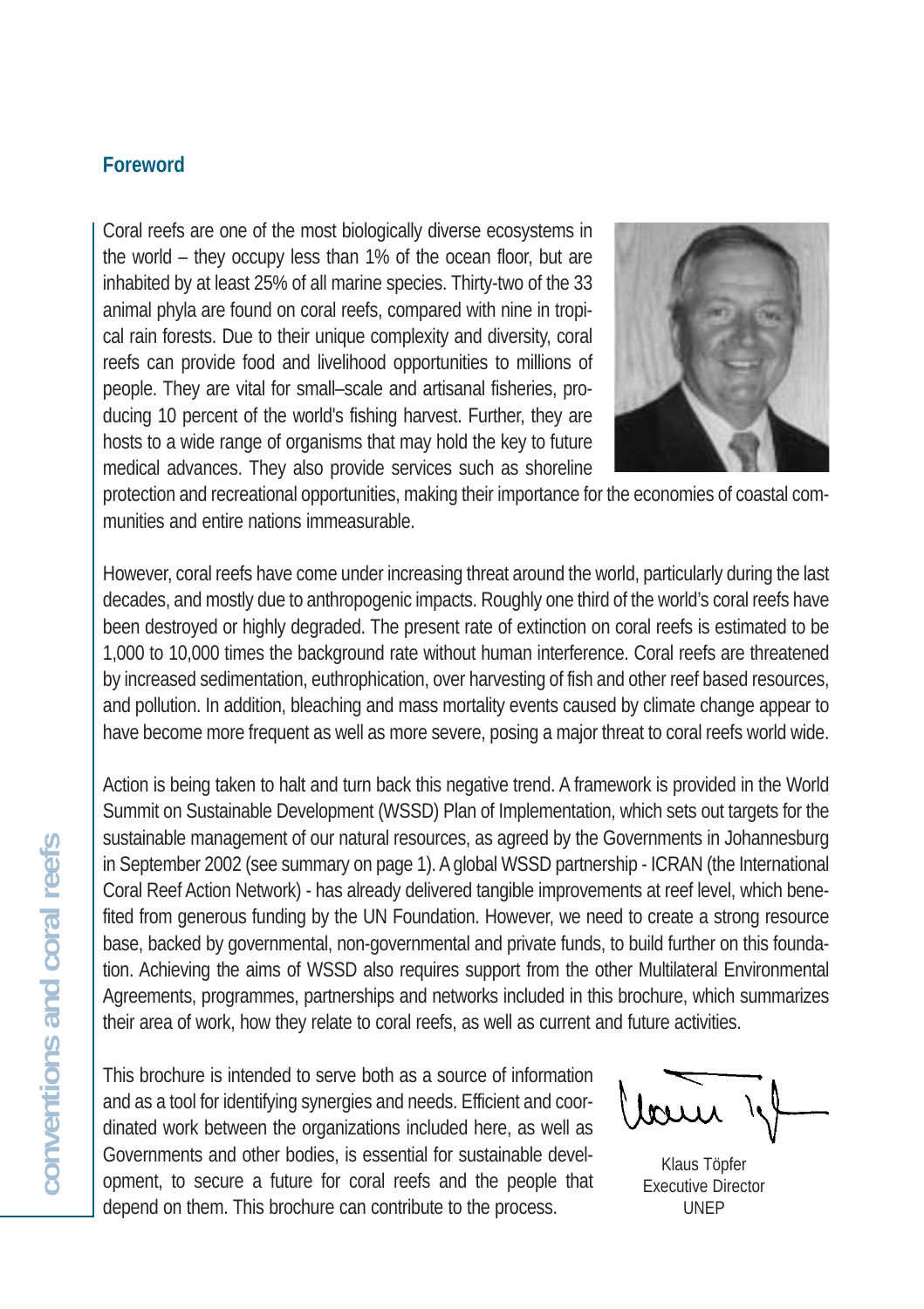#### **Coral reefs in the World Summit on Sustainable Development Plan of Implementation (23 September 2002)**

29. Strengthen coordination, cooperation and action at all levels: f) the UNEP Regional Seas programmes 30. Achieve sustainable fisheries: g) Strengthen donor coordination and partnerships to enable developing countries and SIDS to develop national, regional and subregional capacities; h) Support the sustainable development of aquaculture

31. Promote conservation and management: a) Maintain the productivity and biodiversity of important and vulnerable marine and coastal areas; b) implement the Jakarta Mandate of the CBD; c) facilitate the elimination of destructive fishing practices and the establishment of MPAs and the integration of marine and coastal areas management into key sectors; d) develop programmes for halting the loss of marine biodiversity; e) implement the Ramsar Convention, CBD, and ICRI

34. Improve scientific understanding and assessment of marine and coastal ecosystems. a) Increase scientific collaboration; c) Build capacity in marine science, information and management

38. Enhancing food security and food safety in an environmentally sustainable way: c) Increase understanding of the sustainable use, protection and management of water resources; d) promote sustainable effective use of water resources in artisanal fisheries and aquaculture, especially through indigenous and local community-based approaches

41. Promote sustainable tourism: a) Enhance international cooperation, foreign direct investment and partnerships with both private and public sectors, at all levels; b) Develop programmes that encourage participation in eco-tourism, enable indigenous and local communities to develop and benefit from it, and enhance stakeholder cooperation

42. Biodiversity and CBD: f) Promote and support partnerships for the sustainable use of biodiversity, in particular in developing countries; g) promote and support initiatives for hot spot areas; h) support indigenous and community-based biodiversity conservation efforts in developing countries; j) develop and implement benefit-sharing mechanisms for the use of indigenous knowledge, innovations and practice; l) Promote the participation of indigenous and local communities in decision and policy-making

45.ter Promote corporate responsibility and accountability, including development and effective implementation of international and public-private partnerships

52. Small Island Developing States (SIDS): c) Assist in managing coastal areas and EEZ; d) support the development and implementation of SIDS-specific components of programmes of work on marine and coastal biodiversity; g) Develop community-based initiatives on sustainable tourism, while protecting culture and traditions and conserving and managing natural resources

56. Sustainable development in Africa: h) strengthen the capacity to undertake environmental legislative policy and institutional reform; i) Develop projects, programmes and partnerships and mobilize resources for the implementation of the African Process for the Protection and Development of the Marine and Coastal Environment

61. Improved sustainable agricultural productivity in Africa: a) Support development and implementation of policies and programmes, including research for sustainable fisheries

64. Support Africa's efforts to attain sustainable tourism: a) Implementing projects at the local, national and subregional level; b) Establishing and supporting national and cross-border conservation areas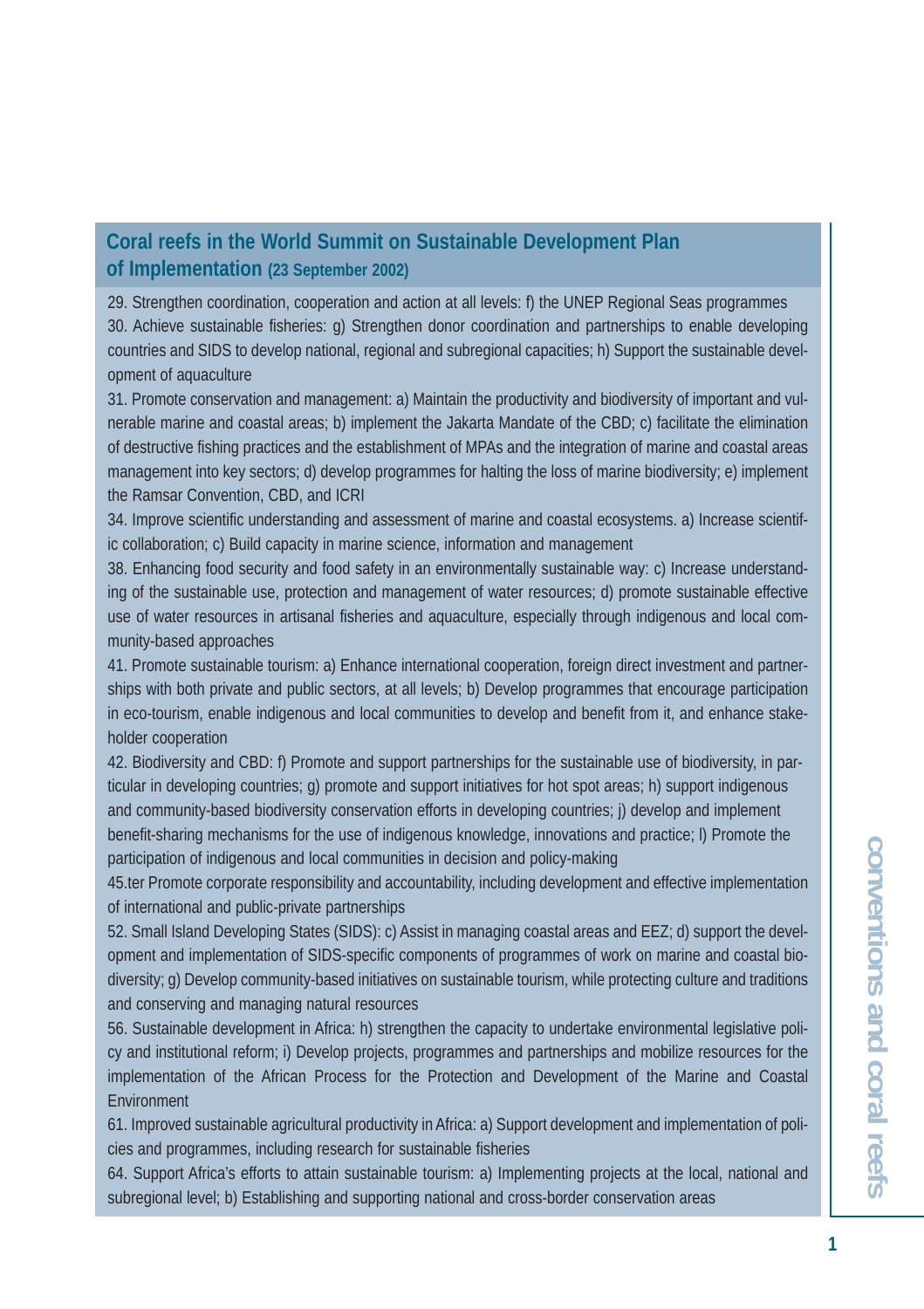#### **Stockholm Convention on Persistent Organic Pollutants**



#### **Area of work**

The Stockholm Convention is a global treaty to protect human health and the environment from persistent organic pollutants (POPs). POPs are chemicals that remain intact in the environment for long periods, become widely distributed geographically, accumulate in the fatty tissue of living organisms and are toxic to humans and wildlife. In implementing the Convention, Governments will take measures to eliminate or reduce the release of POPs into the environment.

#### **Issues relevant to coral reefs**

POPs are released into the environment through many activities, including agriculture, forestry and urbanization. POPs may accumulate in reef ecosystems through local releases or long-range transport. Many POPs have insecticidal properties and are relatively more toxic to invertebrates than vertebrates, and may be endocrine disruptors in fish and mammals. Dioxins, furans and PCBs have been detected in sea grasses, and organochlorine pesticides have also been detected in fish and dugong tissue samples.

#### **Activities on coral reefs**

A global assessment programme focusing on POPs and other Persistent Toxic Substances (PTS) as well as country-support programmes on POPs are run by UNEP.

#### **Need for future work**

Pollutant concentrations on coral reefs have only been studied in a limited number of species. There is a need to study the short- and long-term effects of POPs on coral reef biota and the consequent health effects on surrounding communities.

## **Marine Protected Areas**

No

# **www.pops.int**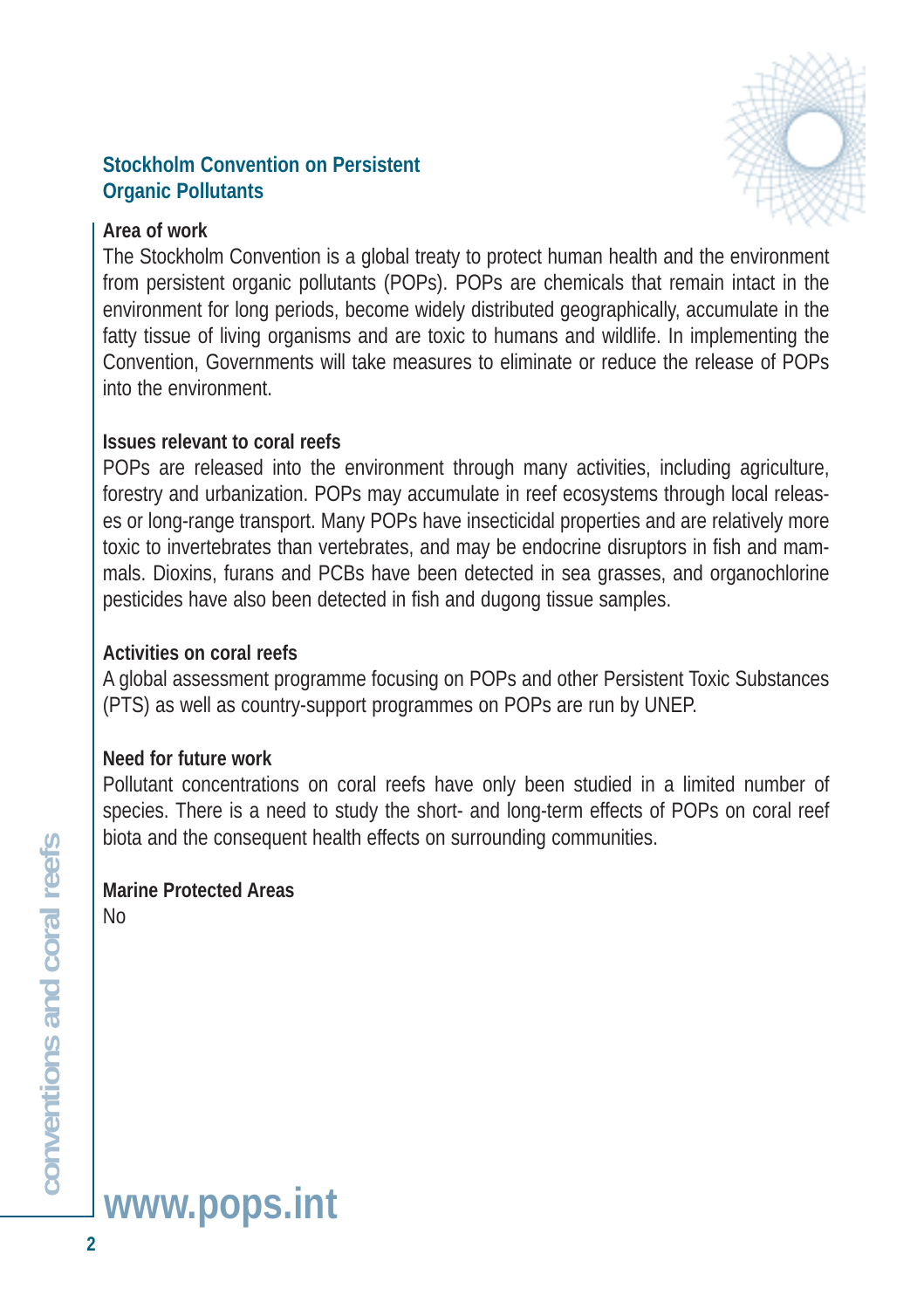#### **Global Programme of Action for the Protection of the Marine Environment from Land-based Activities (GPA)**



#### **Area of work**

More than half of the world's population lives within 200 km from the sea. Land-based activities affect the quality of water flowing into rivers, streams and eventually to the coastal and marine environment. Healthy coastal environments are essential to human health and to support human activities and resource utilisation. The GPA addresses threats to the coastal and marine environment, and GPA principles can be incorporated into national legislation and management schemes.

#### **Issues relevant to coral reefs**

Among the largest threats to corals are siltation and eutrophication, caused by deforestation and sewage and fertilizer runoff. Eutrophication leads to increased growth of turf- and macroalgae, which compete with corals for space, shade smaller colonies and bind sediment, which can lead to suffocation of corals. Increased reef erosion through proliferation of bio-eroding organisms makes the reefs more fragile. Litter originating from storm water discharges from urban areas may cause entanglement and ingestion problems in marine animals.

#### **Activities on coral reefs**

The GPA is implementing Sewage Action Plans (SAP) in many tropical countries with coral reefs, as well as a project on the Physical Alteration and Destruction of Habitats (PADH).

#### **Need for future work**

More information is required on e.g. the factors contributing to macroalgae proliferation, as well as the relation between land-based activities and coral diseases, crown-of-thorns starfish outbreaks Phase shifts in reef biota etc.

#### **Marine Protected Areas**  No

**conventions and coral reefs** conventions and coral reef

## **www.gpa.unep.org**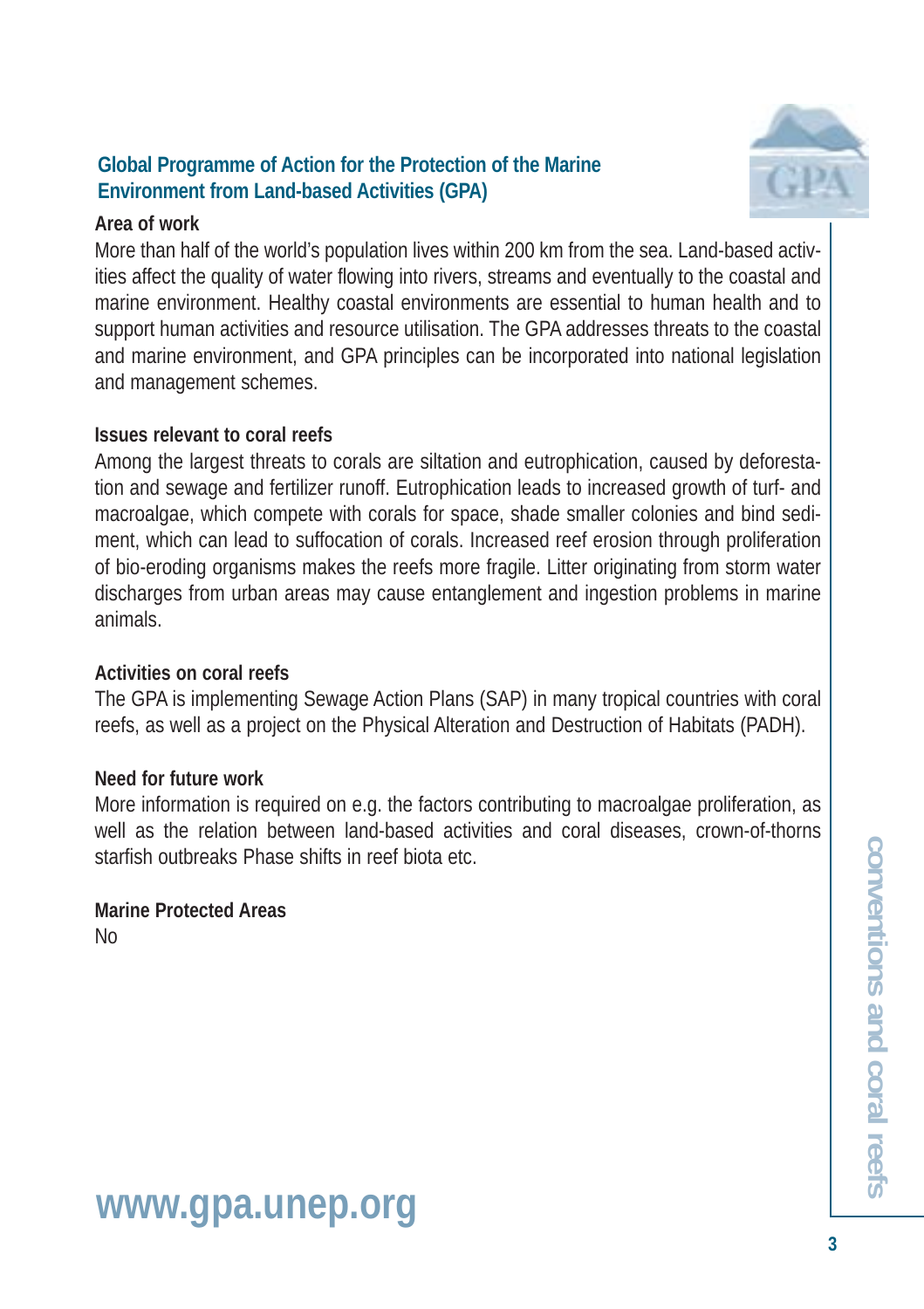## **Convention on Biological Diversity (CBD)**



#### **Area of work**

The CBD sets commitments for maintaining the world's biological diversity. The Convention establishes three main goals: conservation of biological diversity, sustainable use of its components, and fair and equitable sharing of the benefits from the use of genetic resources. The CBD identifies common problems, sets goals and general obligations, and organizes technical and financial cooperation.

#### **Issues relevant to coral reefs**

Impacts on marine and coastal ecosystems can be grouped in five main categories: chemical pollution and eutrophication; fisheries operations; global climate change; alterations of physical habitat and invasions of exotic species. All of these can contribute to loss of biodiversity on coral reefs and subsequent loss of ecosystem functionality and productivity.

#### **Activities on coral reefs**

The Jakarta Mandate on Marine and Coastal Biological Diversity of the CBD was adopted in 1995. Through its programme of work, adopted in 1998, the Convention focuses on integrated marine and coastal area management, the sustainable use of living resources, protected areas, mariculture and alien species. Coral bleaching is an element of the programme, and a work plan on the physical degradation and destruction of coral reefs is in progress.

#### **Need for future work**

1) Information: tolerance and adaptation of coral reef biota to acute and chronic increases in SST, the connection between coral bleaching, global warming and local threats; 2) Capacity building: training and stakeholder partnerships; 3) Policy: develop and support conservation frameworks and integrated marine and coastal management plans; 4) Financing: mobilize public and private international and national programmes for financial and technical development assistance.

#### **Marine Protected Areas**

At the 7<sup>th</sup> CBD Conference of Parties in 2004, Parties will be asked to reconfirm their WSSD commitment to the global network of MPAs by 2012.

# **www.biodiv.org**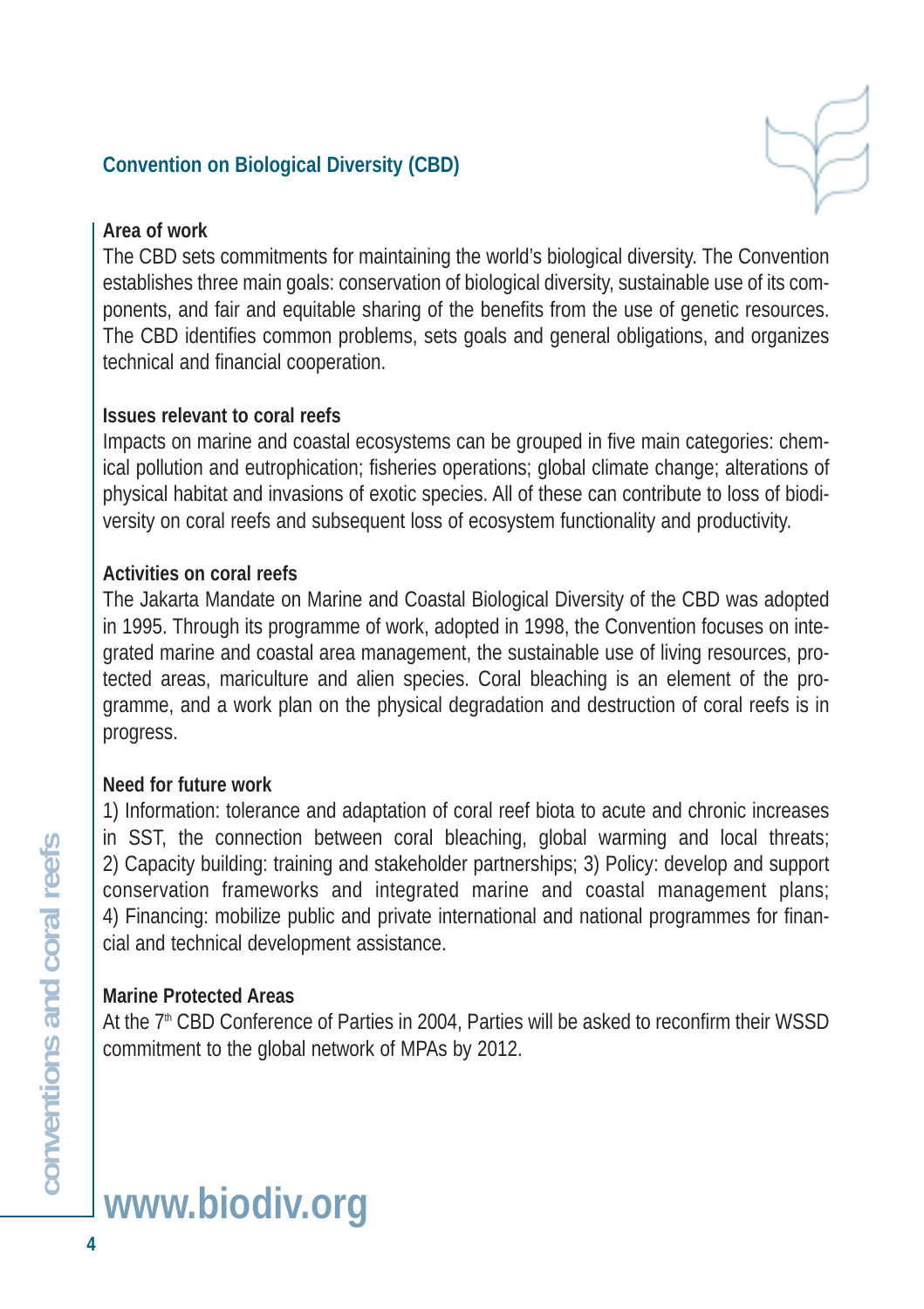#### **Ramsar Convention on Wetlands**

#### **Area of work**

The Ramsar Convention deals with international cooperation for the conservation and wise use of wetlands. Wetlands have fundamental ecological functions, as regulators of water regimes and as habitats supporting a rich biodiversity, and they constitute a resource of great economic, cultural, scientific and recreational value that must be maintained. Under the convention there is a general obligation for Contracting Parties to include wetlands conservation in their national land-use planning.

#### **Issues relevant to coral reefs**

Wetlands are defined as areas of marsh, fen, peatland or water, whether natural or artificial, permanent or temporary, with water that is static or flowing, fresh, brackish or salt, including areas of marine water the depth of which at low tide does not exceed six metres. Thus many coral reefs fall within the definition of wetland.

Coral reefs are degraded and lost due to human activities, e.g. coastal development, siltation, nutrient enrichment and pollution from agricultural, domestic and industrial effluents, impact of tourism and over exploitation of reef resources, climate change and associated bleaching and mortality.

## **Activities on coral reefs**

Contracting Parties are expected to implement management planning processes to secure sustainable use, and in the context of CBD's ecosystem approach.

The Convention has produced a 'Toolkit' for wise use of wetlands, management, policy, law, community participation, education and public awareness etc., and operates the Ramsar Small Grants fund for wetlands conservation and wise use projects.

Country level activities include the characterization of coral reefs in the Marine State Park of Parcel de Manuel Luis in Brazil, and a reef biodiversity assessment of the Vermetid Reef in Israel.

## **Need for future work**

Establishment of further National Wetland Committees and increased participation of civil society organizations in activities under the Convention. Increased networking between Ramsar sites and increased awareness of existing activities including information on available funding sources to avoid duplication of efforts. Increased representation of coral reefs in Ramsar sites.

#### **Marine Protected Areas**

35 Ramsar sites in the world have significant coral reefs

## **www.ramsar.org**

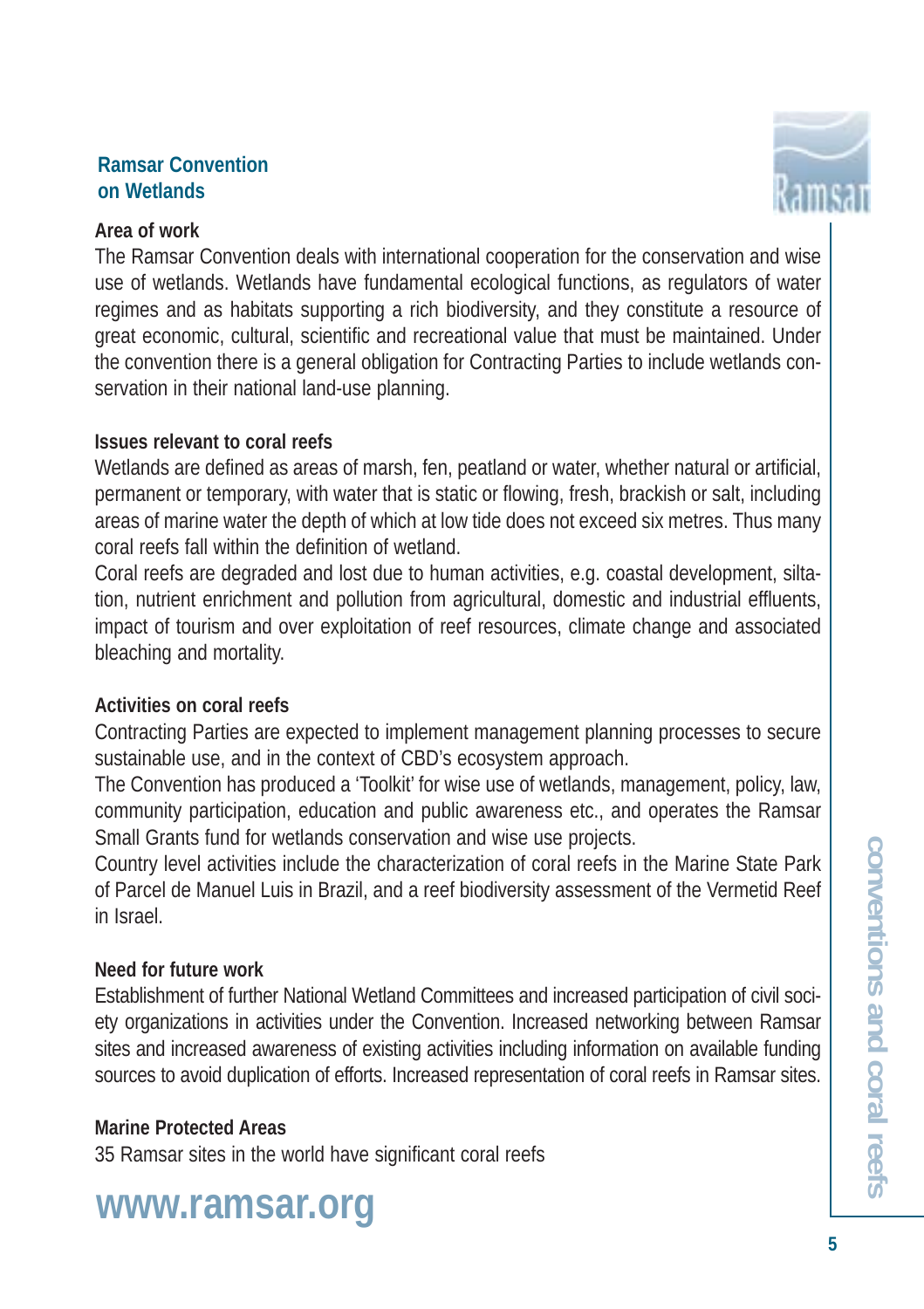## **Convention on International Trade in Endangered Species of Wild Fauna and Flora (CITES)**

#### **Area of work**



CITES works to ensure that international trade in wild animals and plants does not threaten their survival. Because the trade crosses international borders, efforts to regulate it require international cooperation. The species covered by CITES are listed in three appendices, according to the degree of protection they need. Appendix I includes species threatened with extinction. Trade in specimens of these species is permitted only in exceptional circumstances. Appendix II includes species not necessarily threatened with extinction, but in which trade must be controlled in order to avoid utilization incompatible with their survival. Appendix III contains species that are protected in at least one country, which has asked other CITES Parties for assistance in controlling the trade. The convention also provides a framework for the implementation of national legislation.

#### **Issues relevant to coral reefs**

All species of stony corals, black corals, blue corals, organ pipe corals, fire corals, lace corals, giant clams, sea horses as well as the queen conch are listed in Appendix II of CITES as species not necessarily threatened with extinction, but for which trade must be controlled in order to avoid utilization incompatible with their survival. International trade in these organisms requires an export permit issued by the country of export, proving the specimen has been legally obtained and that the export is not detrimental to the survival of the species.

#### **Activities on coral reefs**

The Animals Committee has initiated a review of the artificial propagation and rearing of corals for international trade. There is also a species programme on the Hawksbill turtle.

#### **Need for future work**

Assess the need for additional listings of coral reef biota in the CITES Annexes, e.g. ornamental fish, sponges, polychaetes, echinoderms, and additional soft corals and molluscs.

#### **Marine Protected Areas**  No

**conventions and coral reefs**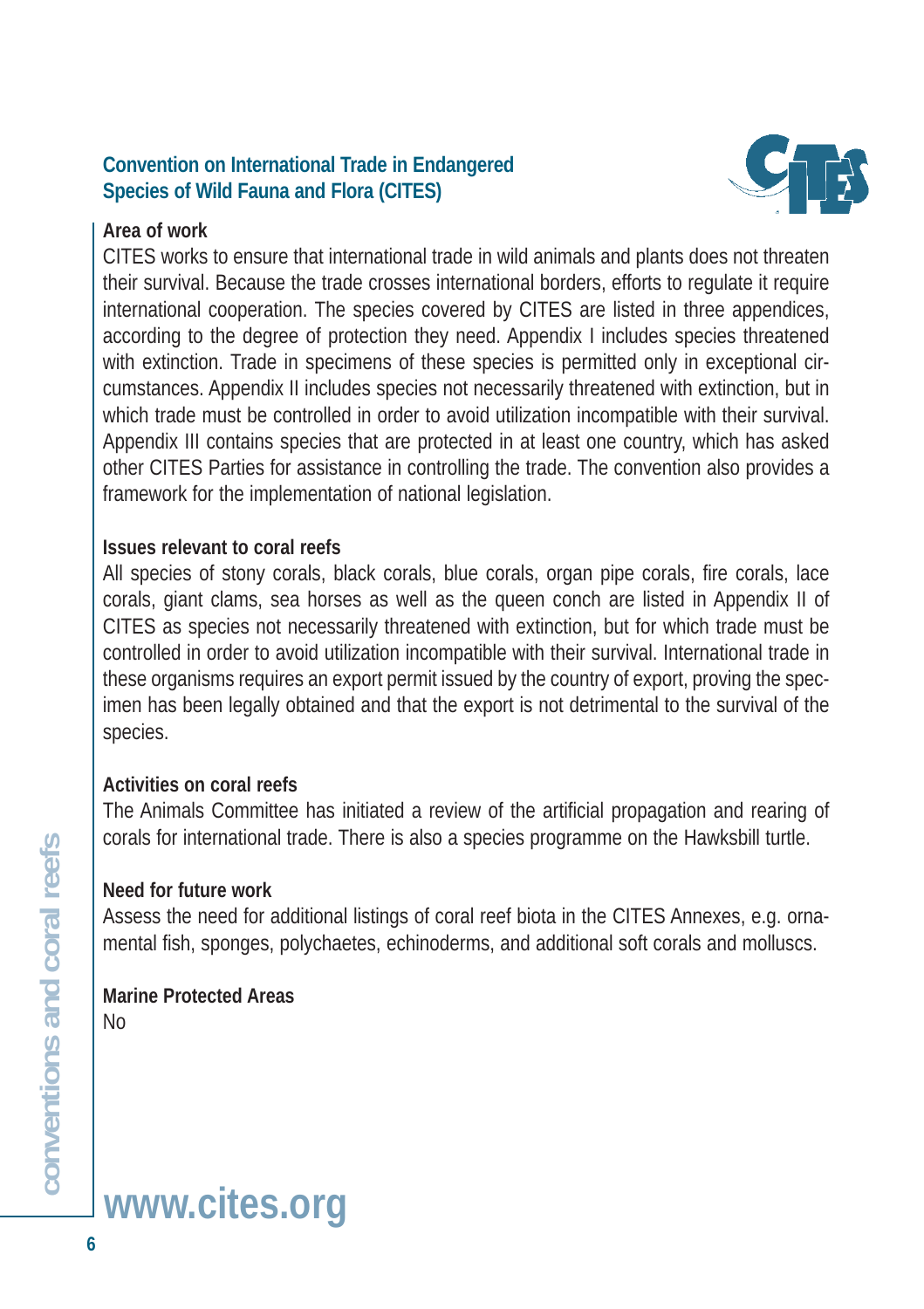#### **World Heritage Convention**

#### **Area of work**



#### **Issues relevant to coral reefs**

Of the 730 World Heritage sites, 563 are cultural, 144 natural and 23 mixed. At the moment about twenty of these contain coral reefs, but not all of those have been inscribed on the List for their coral reefs values.

Coral reefs are impacted by climate change, sedimentation, nutrient enrichment and other land-based pollution as well as unsustainable use of reef resources. In many developing countries these threats are poorly managed because of lack of resources.

## **Activities on coral reefs**

The project "Filling critical gaps and promoting multi-sites approach to new nominations of tropical coastal, marine and small island ecosystems" is underway, aiming to increase the representation of those ecosystems on the World Heritage List. An expert workshop has identified some of the most biologically diverse sites, which are recommended to State Parties for nomination. 2-3 pilot projects have been identified to prepare marine World Heritage nominations, and the identified regions also include coral reef ecosystems.

## **Need for future work**

The representation of coral reefs, and marine ecosystems in general, on the World Heritage List should be increased. Exchange of management experiences between World Heritage sites should be promoted, possibly through establishment of a marine World Heritage site managers' network. Partnerships should be forged with other institutions and organisations to support management of existing and nomination of new sites, and to build management capacity. Awareness about the possibility to nominate marine and coral reef World Heritage sites needs to be increased among Governments.

## **Marine Protected Areas**

About 20 of the World Heritage sites contain coral reefs (at the time of printing)

## **whc.unesco.org**

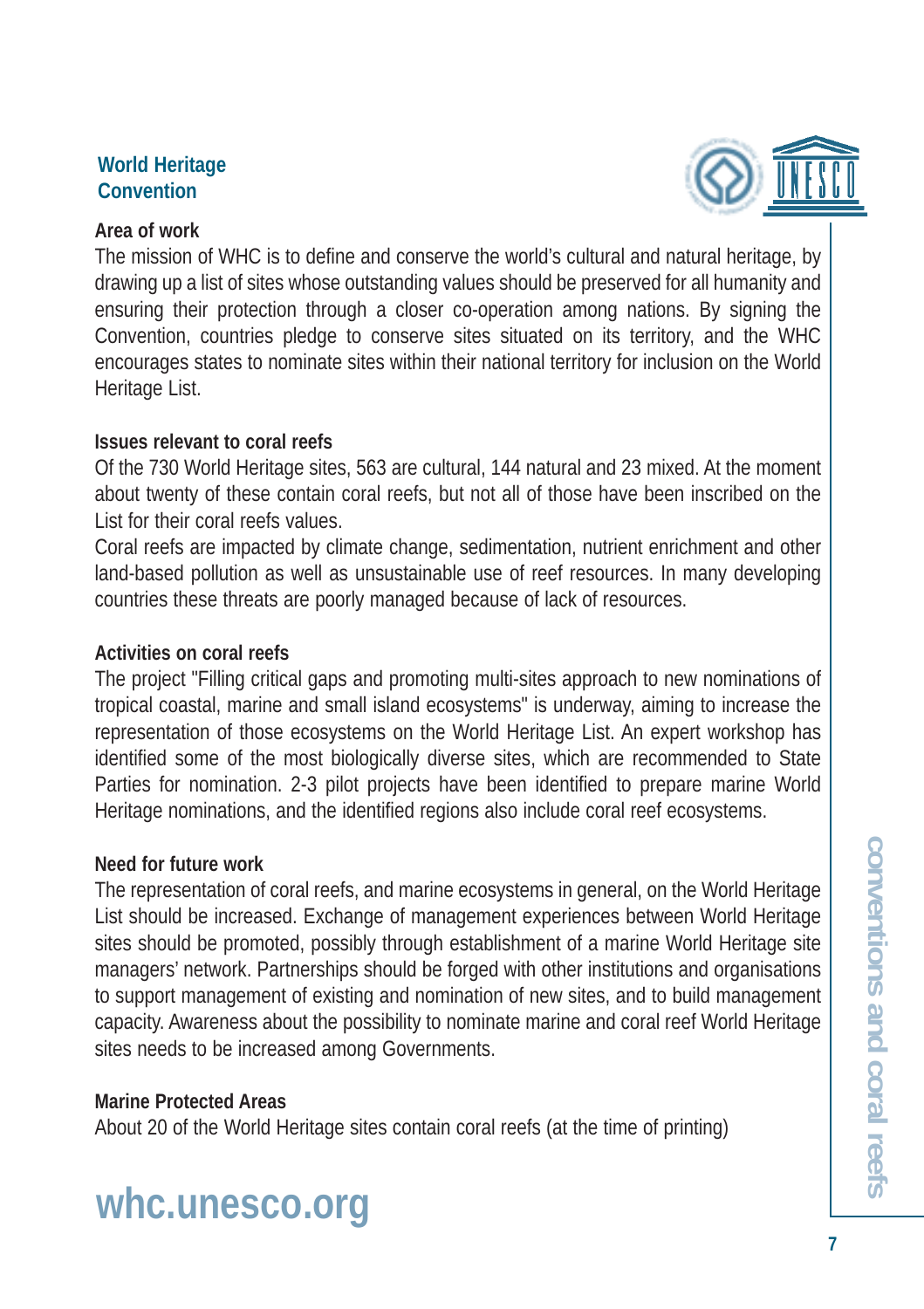## **The Man and the Biosphere Programme (MAB)**



#### **Area of work**

The Man and the Biosphere (MAB) Programme was launched by UNESCO in 1971 to promote sustainable use and conservation of biodiversity by improving the relationship between people and their environment. MAB encourages interdisciplinary research, demonstration and training for a better understanding of the environment, as well as a greater involvement of science and scientists in policy development. A central feature of the MAB programme is a world network of biosphere reserves. These "special places for people and nature" represent the main ecosystems of the planet, and serve to promote integrated solutions for reconciling biodiversity conservation with its sustainable use.

#### **Issues relevant to coral reefs**

Following an International Conference reviewing Biosphere Reserves in 1995, UNESCO adopted a Statutory Framework for the World Network of Biosphere Reserves and the 'Seville Strategy', a new action plan for biosphere reserves. It suggests, *inter alia*, that they should be used as priority long-term monitoring sites for programmes focused on e.g. observation systems and global change. These topics include coral reefs, while serving the aims of other scientific programmes and supporting the objectives of the CBD.

By June 2003, 95 countries had designated 425 MAB reserves, 22 of which include coral reefs.

#### **Activities on coral reefs**

Coral reefs are considered an element in a number of projects and project areas such as 'Ecology and Rational Use of Island Ecosystems' and 'Integrated Biodiversity Strategies for Islands and Coastal Areas'. Based on the experience in 14 project areas, MAB is now entering a phase focusing on the development and full use of the existing site network, continuing efforts to reconcile conservation and sustainable use with socio-economic development and maintenance of cultural values; building capacity and helping countries address complex, cross-sectoral issues of environment and development.

#### **Need for future work**

The representation of coral reefs, and marine and coastal ecosystems in general, on the list of MAB reserves should be increased and Governments are being encouraged to nominate such areas. Experiences gained under MAB and plans for future work should be exchanged with other relevant organizations. The joint work programme between MAB and the Ramsar Convention should help in this effort.

## **Marine Protected Areas**

Twenty-two MAB reserves include coral reefs, two of which are also World Heritage Sites

## **www.unesco.org/mab**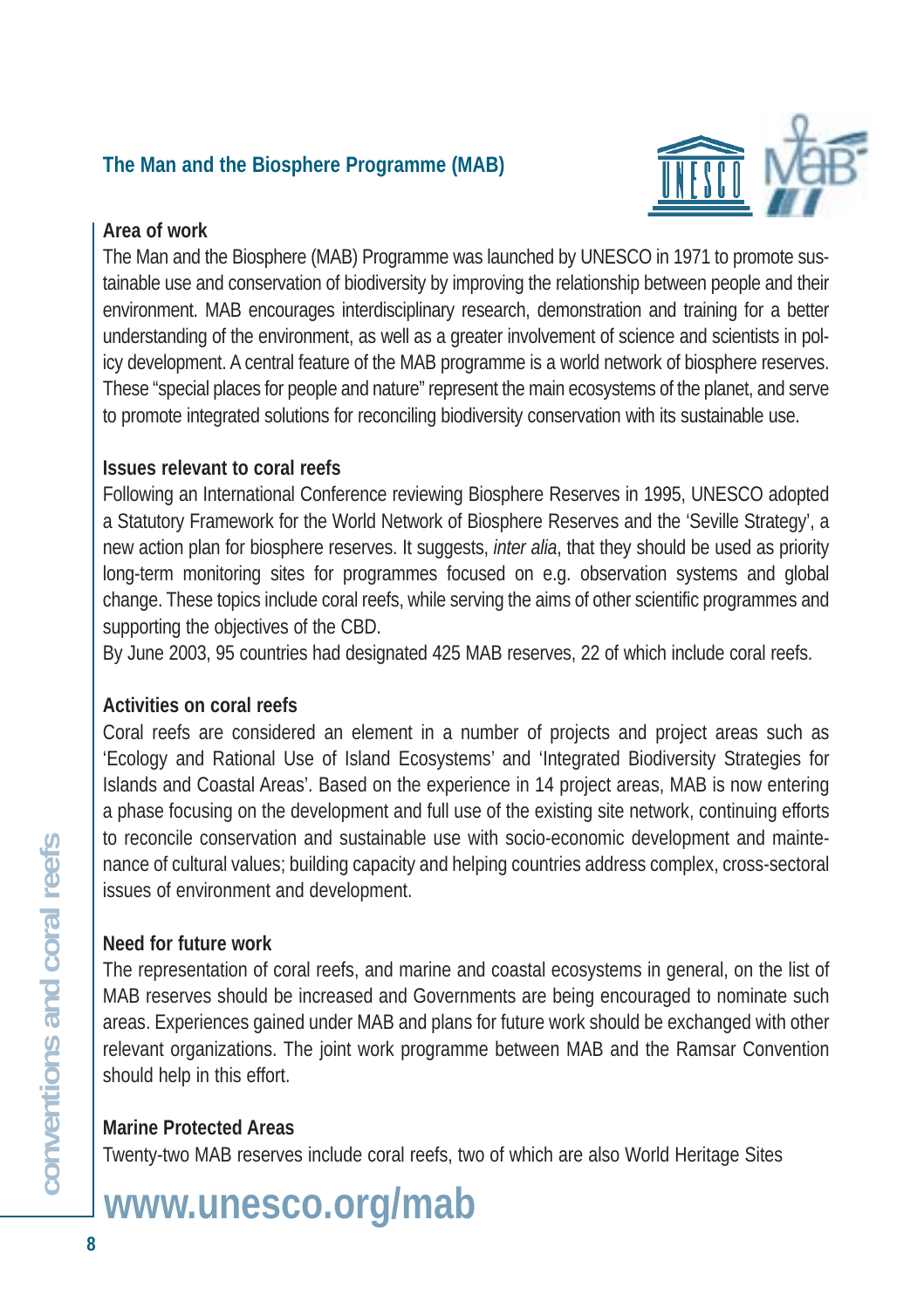#### **United Nations Framework Convention on Climate Change (UNFCCC)**

#### **Area of work**

The UNFCCC has the ultimate objective of stabilizing greenhouse gas concentrations in the atmosphere at a level that would prevent dangerous anthropogenic interference with the climate system. Such a level is to be achieved in a time-frame sufficient to allow ecosystems to adapt naturally to climate change, to ensure that food production is not threatened and to enable economic development to proceed in a sustainable manner.

#### **Issues relevant to coral reefs**

UNFCCC receives scientific information on climate change from the Intergovernmental Panel on Climate Change (IPCC), an independent body of the World Meteorological Organization and UNEP, conducting periodic scientific assessments. IPCC research includes assessing the impacts of climate change on coral reefs. Results show that the expected increase in seawater temperature, sea level rise, changes in storm patterns and water currents, as well as changes in rainfall patterns and increased sedimentation will all affect coral reef ecosystems.

#### **Activities on coral reefs**

Based on guidelines, parties to the UNFCCC prepare National Communications and gather greenhouse gas inventory data that provide an overview of national circumstances related to climate change.

National communications include information on all affected ecosystems; actions underway to mitigate impacts and to assess vulnerability and adaptation; activities related to research and systematic observation; and education, training and public awareness.

#### **Need for future work**

Parties may, as appropriate, use National Communications as a means to provide information on coral reefs. In addition, results of assessments of research by the IPCC and other relevant institutions on the impacts of climate change on coral reefs may be used by Parties to the Convention to develop policies, projects, and activities to sustainably manage coral reefs as part of National Adaptation Programmes of Action and other strategies.

**Marine Protected Areas**  No

## **unfccc.int - www.ipcc.ch**

I N RETO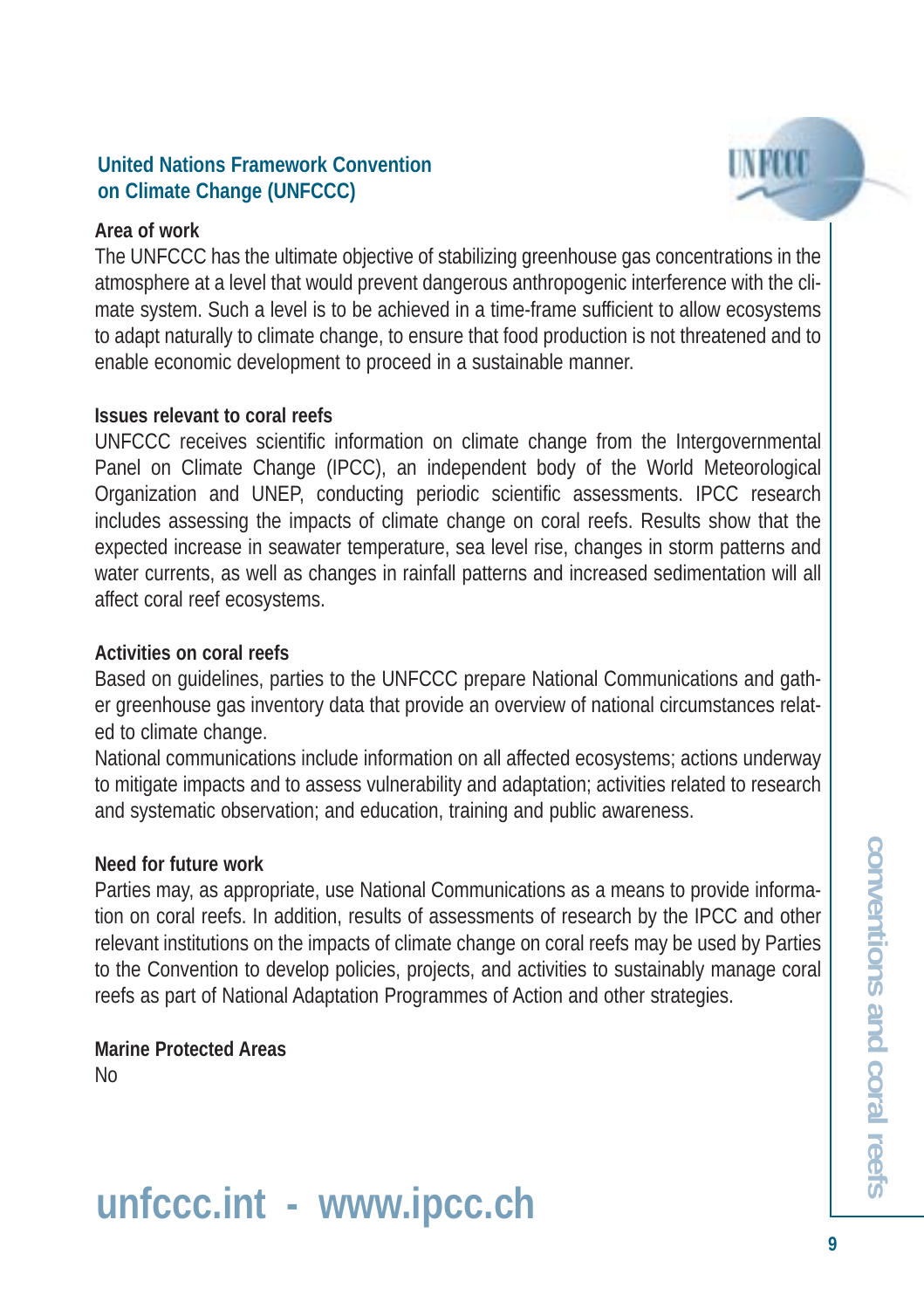#### **International Coral Reef Initiative (ICRI)**



#### **Area of work**

The International Coral Reef Initiative (ICRI), a partnership among nations and organizations, was established in order to stop and reverse the global degradation of coral reefs and related ecosystems by seeking to implement Chapter 17 of Agenda 21 and other international conventions and agreements. The ICRI partnership and approach thus far has been to involve governments and a wide range of other stakeholders in an effort to improve management practices, increase capacity and political support, and share information on the health of these ecosystems.

#### **Issues relevant to coral reefs**

The primary concern of ICRI is the health of coral reefs and associated ecosystems, which is threatened by e.g. climate change, unsustainable or destructive utilization of reef based resources, pollution, several land-based activities, etc. The ICRI Call to Action mobilises governments and a wide range of other stakeholders to coordinated and effective actions to address the threats to reefs. The Framework for Action identifies four major areas of work: integrated management; capacity building; research and monitoring; and review.

#### **Activities on coral reefs**

The ICRI Coordination and Planning Committee (CPC) provides coral reef policy guidance and advice to governments and conventions. Scientific workshops are held regularly as a forum for scientists in different parts of the world to present and discuss status, trends and recent research on coral reefs. Operational networks have been established for monitoring (GCRMN, Reefcheck), information dissemination and awareness (ICRIN), and management action (ICRAN). Currently there is one regional network for research and monitoring (CORDIO).

#### **Need for future work**

ICRI will continue to focus the world's attention on the need for protecting and managing coral reefs at local, national and international levels, promoting concrete action. The operational networks will be strengthened, and additional ones formed on international and regional scales as needed, to coordinate implementation of projects. ICRI will catalyse the development and funding of regional programmes and projects through these networks.

**Marine Protected Areas**  No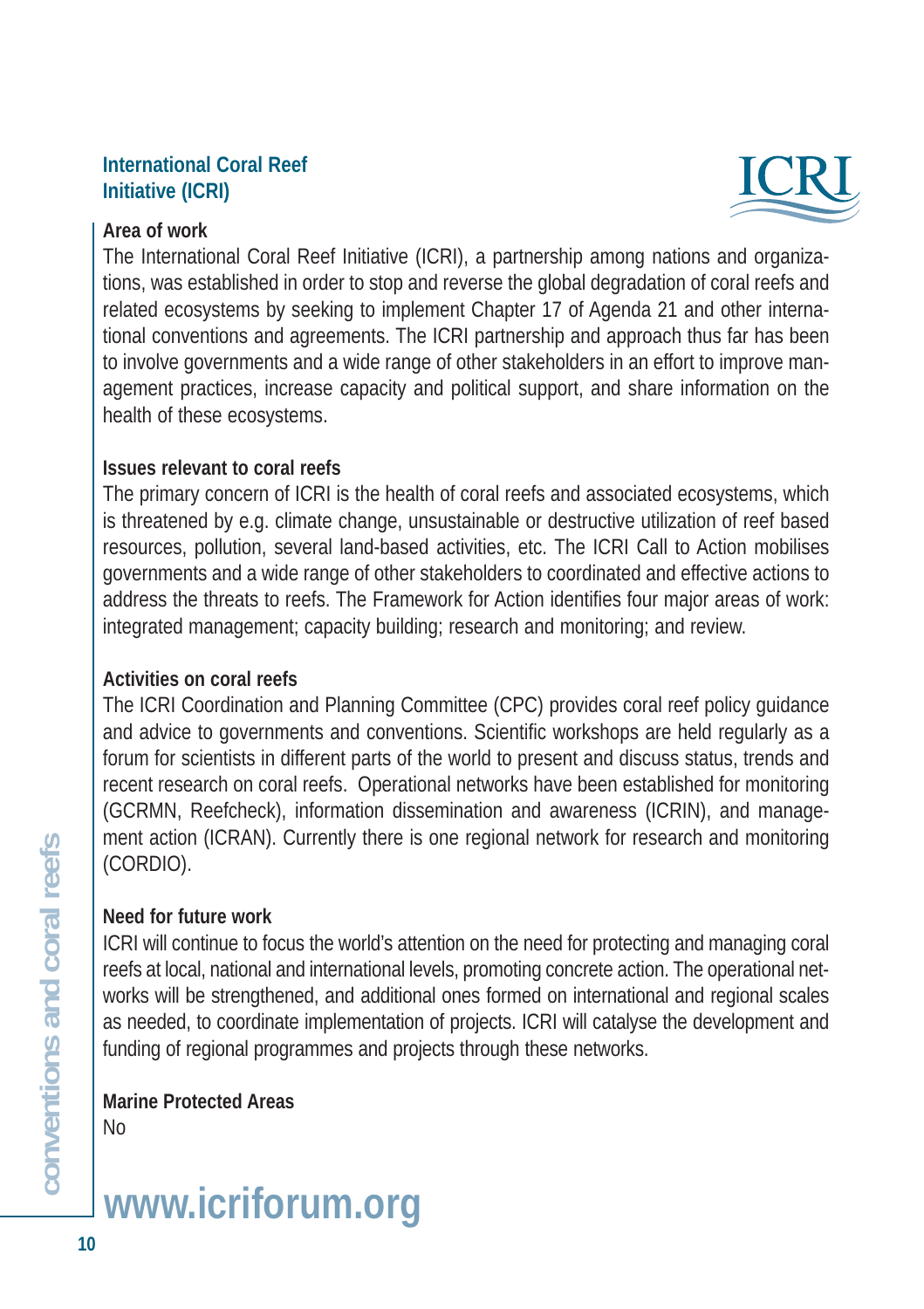#### **International Coral Reef Action Network (ICRAN)**

#### **Area of work**

ICRAN, one of the operational networks of ICRI, is a global partnership between IGO's, NGO's, research and conservation organizations, working for the sustainable development of coral reef areas through management action and information sharing. ICRAN is at site level implemented by UNEP Regional Seas Programmes, while activities by the Global Partners focus on information and assessment.

#### **Issues relevant to coral reefs**

The threats to coral reefs range from local to global, and must thus be addressed at all levels, in a coordinated way and involving all stakeholders.

In addition to the four original Regional Seas, the Caribbean, Eastern Africa, East Asia and the South Pacific, the network has been extended to include South Asia and the Arabian Seas through SACEP, PERSGA and ROPME, thus covering all major coral reef areas in the world and many hotspots of biodiversity and/or endemism.

#### **Activities on coral reefs**

ICRAN management action involves all stakeholders and addresses both bio-physical and social and economic issues, recognizing the link between the health of the coral reef ecosystems and their users. ICRAN also works to increase community involvement in management through empowerment, awareness and outreach activities, and through assistance at public policy level. Networking and information exchange makes possible a globaly coordinated but locally relevant approach to management.

#### **Need for future work**

Continued implementation in the four original regions and development of activities at demonstration and target sites in the Arabian Seas and South Asian Regions. Additional partners and closer ties with key private sector reef users such as the tourism, fishing and ornamental fish industries. Securing sustainable financing for ICRAN and other coral reef activities in a Coral Reef Fund to be established 2003.

#### **Marine Protected Areas**

17 Demonstration and 15 Target Sites in four Regional Seas (at the time of printing)



## **www.icran.org**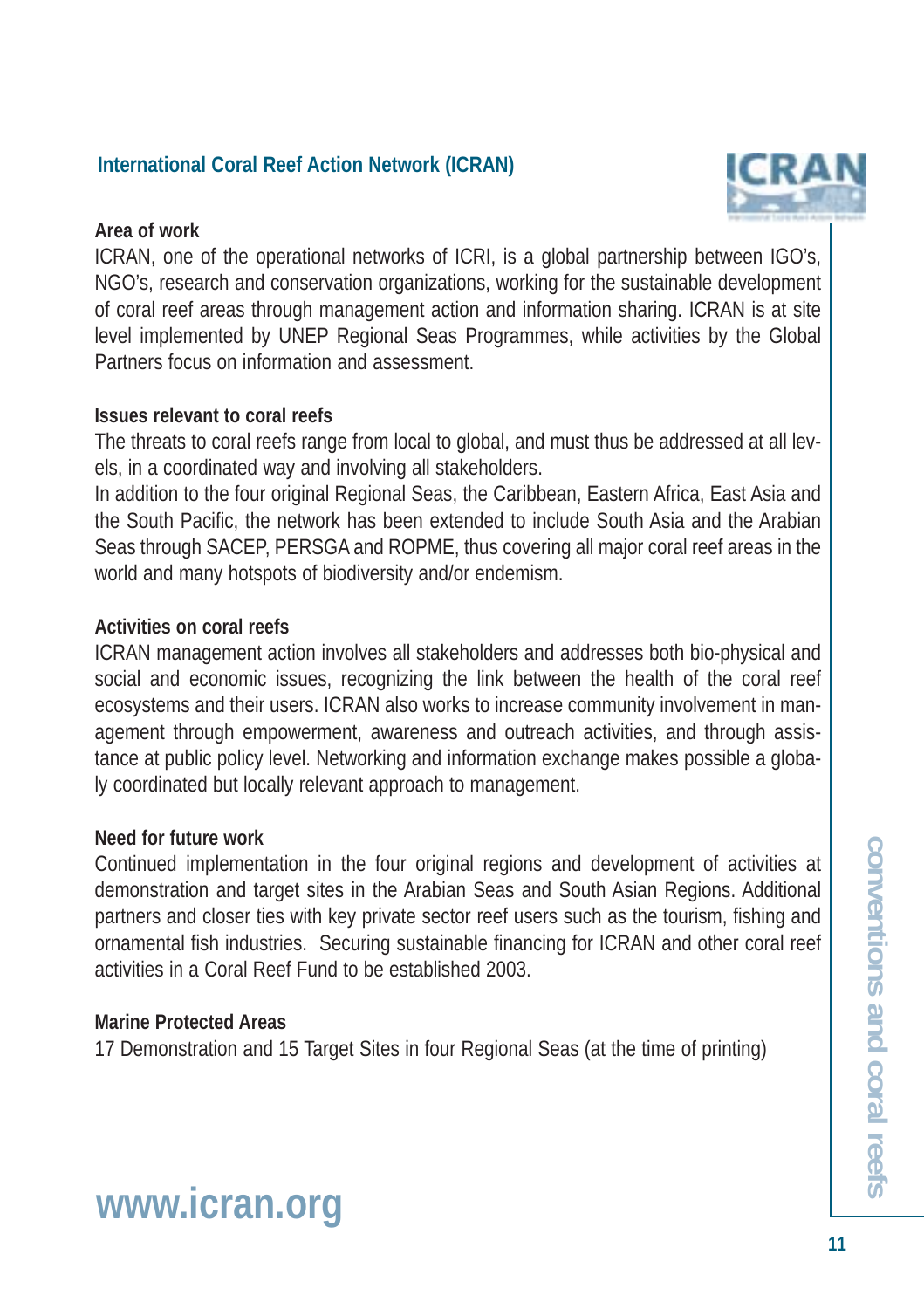## **The United Nations Convention on the Law of the Sea (UNCLOS) Division for Ocean Affairs and the Law of the Sea,**<br>Office of Legal Affairs, United Nations



#### **Area of work**

UNCLOS lays down a comprehensive regime of law and order for oceans and seas based on the principle that all problems of ocean space are closely interrelated and need to be addressed as a whole. The Convention comprises 320 articles and nine annexes, governing all aspects of ocean space, such as jurisdiction of States over maritime areas, economic activities, protection and preservation of the marine environment, marine science and technology and the settlement of disputes relating to ocean matters.

#### **Issues relevant to coral reefs**

Under Part XII on the Protection and Preservation of the Marine Environment (articles 192- 237) States have an obligation to protect and preserve the marine environment and are required to take all measures necessary to prevent, reduce and control pollution of the marine environment from any source (e.g. pollution from land-based sources, sea-bed activities or activities in the area, by dumping, from vessels, and from or through the atmosphere). This should include necessary actions for the protection and preservation of rare and fragile ecosystems, as well as the habitat of depleted, threatened or endangered species and other forms of marine life – such as coral reefs.

## **Activities on coral reefs**

Under UNCLOS, States are under a duty to adopt and enforce laws and regulations to prevent, reduce and control marine pollution. States are required to conserve and manage the living resources under their jurisdiction and on the high seas, and to endeavor to cooperate with other States in the conservation and management of living resources in enclosed or semi-enclosed seas. In establishing conservation measures for marine living resources, States are required to take into consideration the need to protect associated or dependent species, such as coral reef biodiversity. UNCLOS also provides a legal framework for marine scientific research.

## **Need for future work**

Further ratifications of UNCLOS and its related agreements (some countries with coral communities are not yet parties, e.g. Ecuador, Israel, Thailand, and the United Arab Emirates) and effective implementation of their provisions would enhance protection and preservation of marine ecosystems, including coral reefs.

**Marine Protected Areas**  No

**www.un.org/depts/los**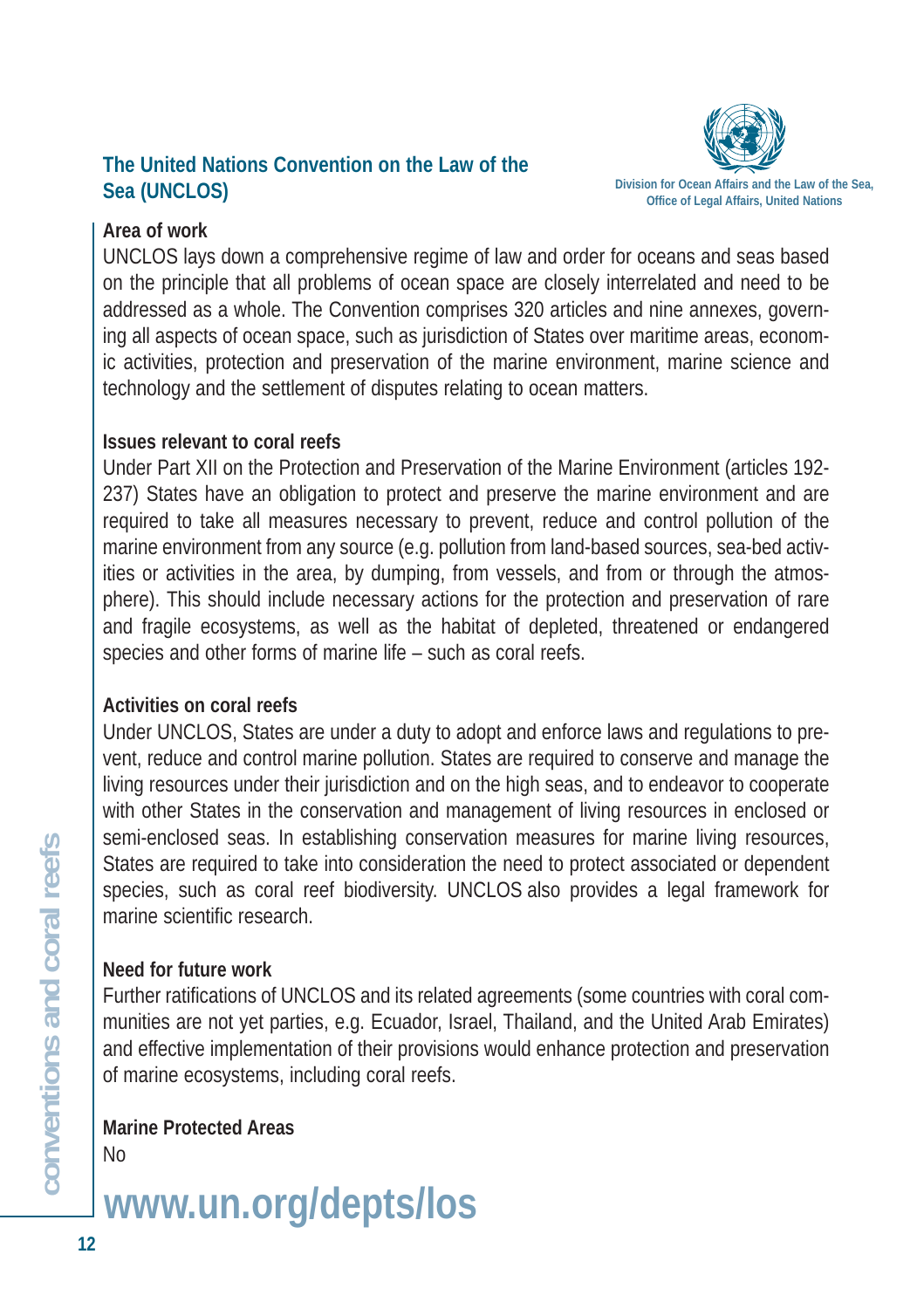#### **The International Convention for the Prevention**  of Marine Pollution from Ships (MARPOL)

#### **Area of work**

MARPOL is the main international convention covering prevention of pollution of the marine environment by ships from operational or accidental causes. It is a combination of two treaties adopted in 1973 and 1978 respectively and updated by amendments through the years.

## **Issues relevant to coral reefs**

MARPOL covers all the technical aspects of pollution from ships, except dumping and pollution arising out of the exploration and exploitation of seabed mineral resources. MARPOL regulates pollution by oil spills, ballast water, sewage, garbage and air pollution, all of which are severe threats to coral reefs, particularly in heavily trafficked and/or vulnerable areas. It sets criteria e.g. for discharges, noxious substances, packaging, marking and labelling, and dumping of garbage, and requires states to provide reception facilities for the disposal of oily waste and chemicals.

#### **Activities on coral reefs**

MARPOL governs the design and equipment of ships and establishes systems of certificates and inspections. The convention is applied by parties in making and enforcing regulations to protect marine and coastal resources. In November 2002, the IMO designated a 3,000-square-nautical-mile zone around the Florida Keys an internationally protected nautical zone, to protect the fragile coral reefs in the area from anchors, groundings and collisions from large international ships.

#### **Need for future work**

Further ratification and entry into force of Annex IV: Prevention of pollution by sewage from ships. Pollution from ships is a threat to the health of Coral Reefs in areas adjacent to major shipping routes.

**Marine Protected Areas**  No

## **www.imo.org**

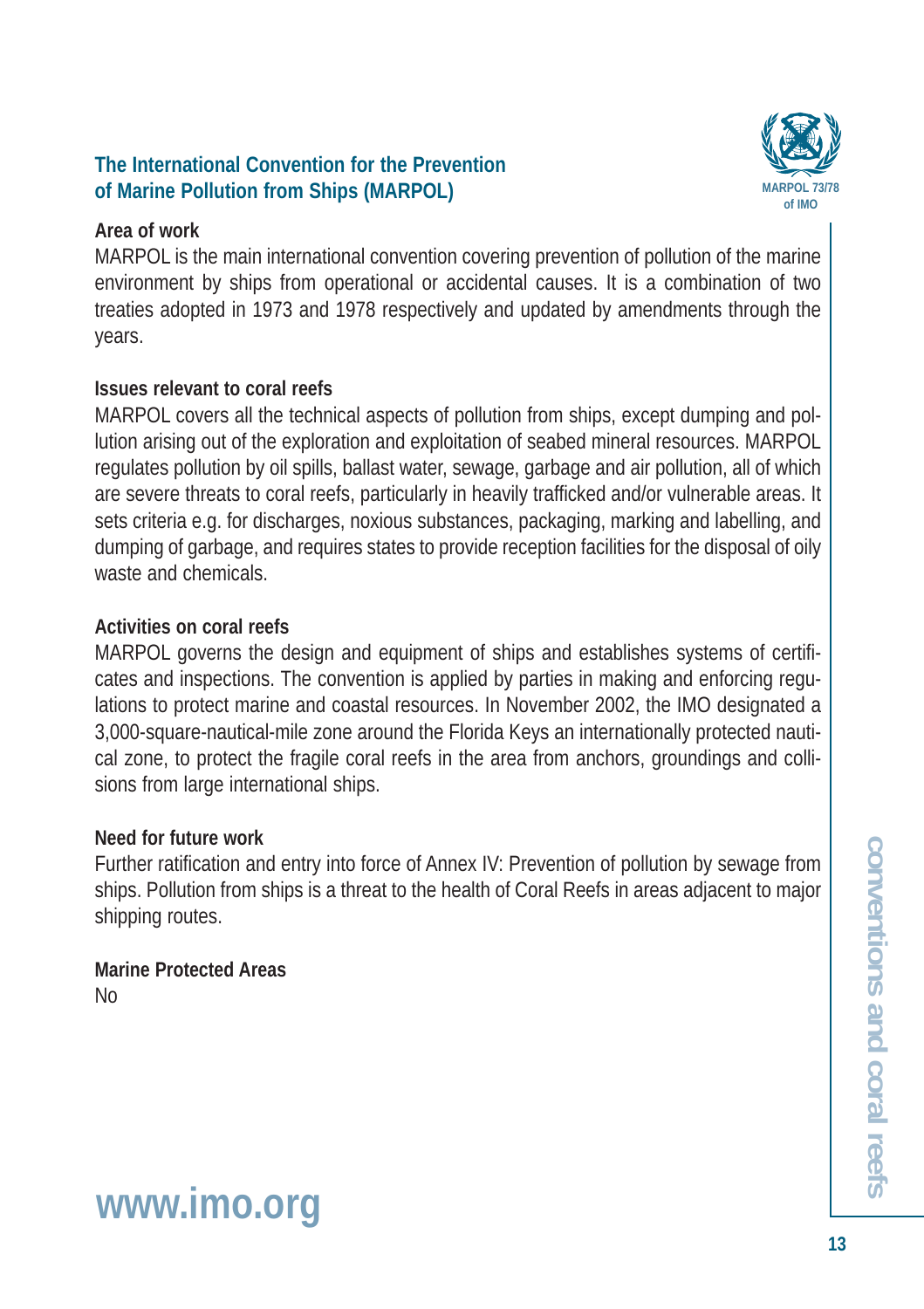#### **The Convention on the Conservation of Migratory Species of Wild Animals (CMS or the Bonn Convention)**

#### **Area of work**



CMS aims to conserve terrestrial, marine and avian migratory species throughout their range, as well as their habitats on a global scale. CMS provides strict protection for endangered migratory species listed in Appendix I, and concludes multilateral agreements on species requiring or benefiting from co-operative agreements listed in Appendix II.

#### **Issues relevant to coral reefs**

Loss of habitat and over-exploitation is affecting several migratory animals in coral reef areas. For example, coastal development in coral reef areas is denying sea turtles adequate nesting beaches. Artisanal fishing of sea turtles for food and oil is a severe threat in some areas, and sea turtle eggs are frequently collected for food. Further, sea turtles are easily caught as by-catch in trawls. The Great White Shark, which frequents coral reef areas, was listed in Appendix I in 2002.

#### **Activities on coral reefs**

Memoranda of Understanding on conservation of sea turtles have been signed in the Indian Ocean – South East Asia, as well as on the Atlantic Coast of Africa. Other sea turtle related activities include by-catch assessments, a turtle nesting beach GIS database and co-operative research activities.

#### **Need for future work**

Increased protection of Sea Turtles e.g. in the use of turtle excluding devices on trawlers, development of measures reducing by-catch on long lines, and enforcement of harvesting regulations. Listing of other migratory species that occur in coral reef areas such as fish, additional species of sharks etc.

#### **Marine Protected Areas**  No

**www.wcmc.org.uk/cms**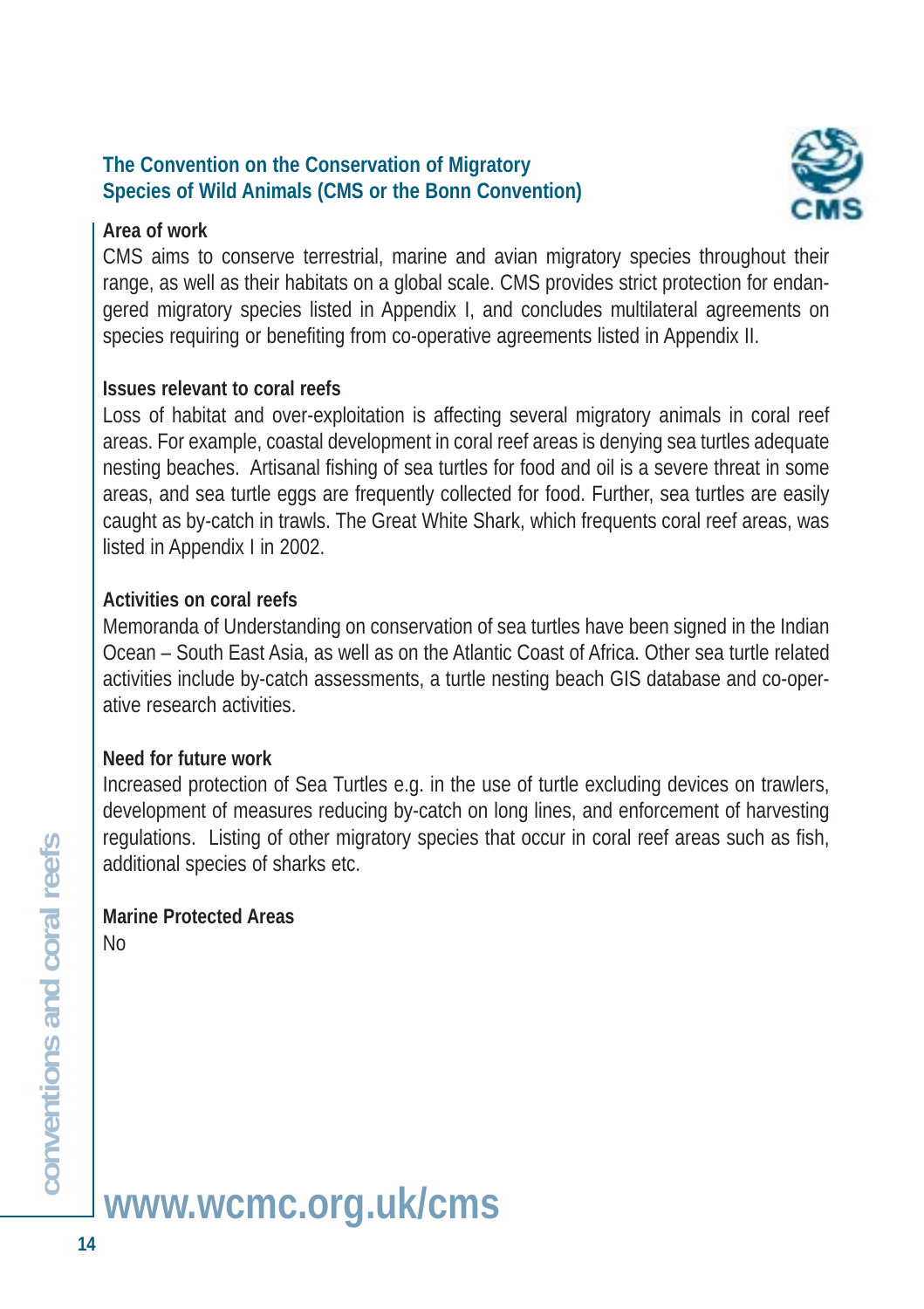#### **UNEP Regional Seas Conventions and Action Plans**

#### **Area of work**

**Regional Seas**

Regional Seas is a global programme implemented through a collection of decentralized, independent regional Conventions and Action Plans, focusing on environmental assessment, management and legislation and institutional and financial arrangements for management of the marine and coastal environment.

#### **Issues relevant to coral reefs**

Regional Seas addresses issues related to biodiversity, exploitation of living resources, land and sea based sources of pollution, shipping, invasive species, global change, coastal development and physical alteration of the coastal environment, all of which have a potential impact on coral reefs.

#### **Activities on coral reefs**

Action Plans are implemented regionally, by legally binding Conventions where such exist, carrying out baseline studies, monitoring and research, as well as training and capacity building activities e.g. on environmental impact assessments. The Regional Seas Agreements are the primary implementers of the International Coral Reef Initiative (ICRI), as well as responsible for site based management activities through the International Coral Reef Action Network (ICRAN).

#### **Need for future work**

The main focus of the Regional Seas Programmes will turn towards biodiversity conservation, land-based activities and integrated coastal management, promoting horizontal ties, carrying out the Global International Waters Assessment, collaborating with the GPA and exploiting synergies with other MEAs.

#### **Marine Protected Areas**

Yes (varies between the Regional Seas agreements).

## **www.unep.ch/seas**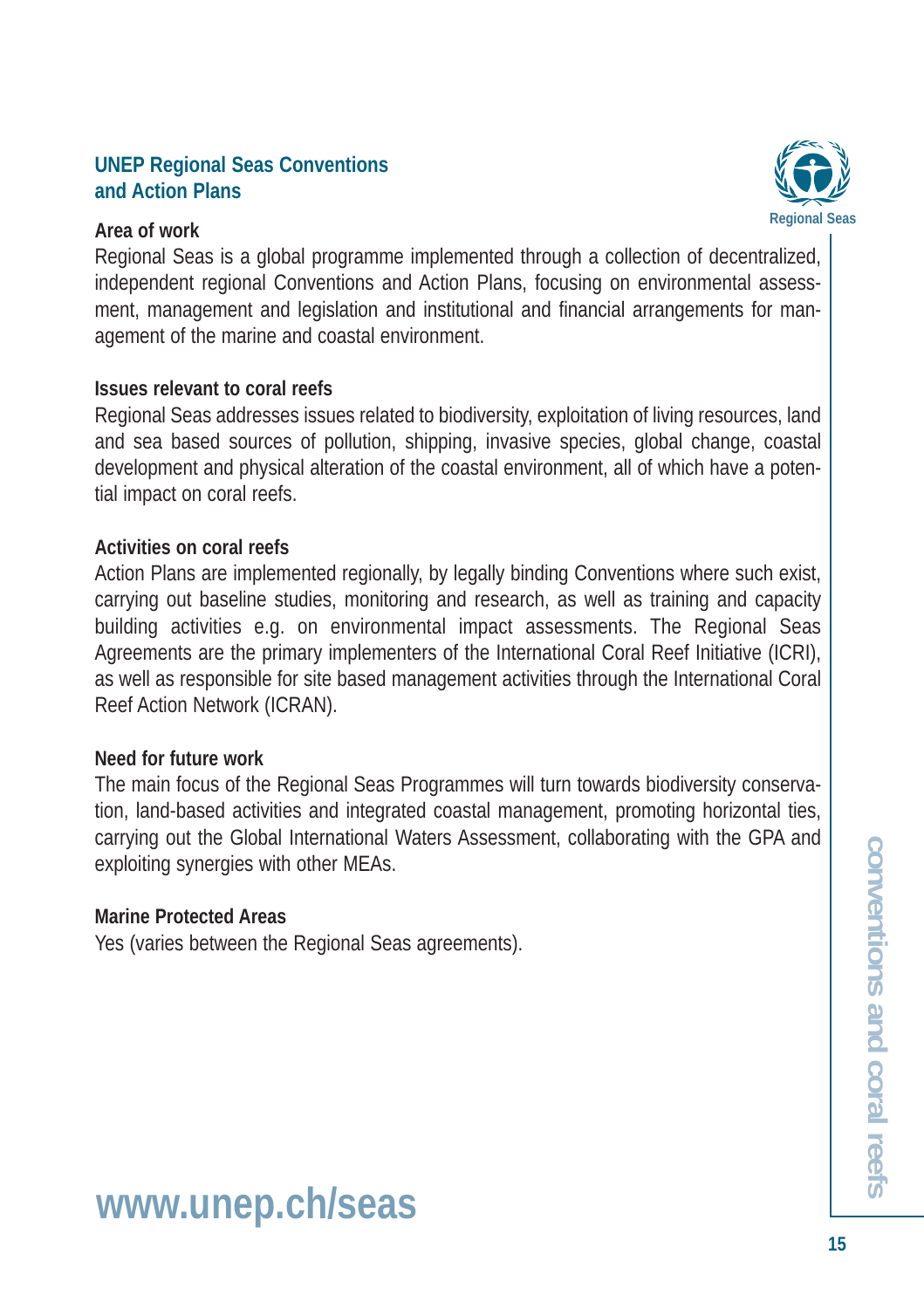#### **Contact Information**

**Interim Secretariat for the Stockholm Convention on Persistent Organic Pollutants** 11-13 Chemin des Anémones 1219 Châtelaine, Geneva - Switzerland Tel.: +41 22 9178191 Fax: +41 22 7973460 Email: ssc@chemicals.unep.ch Web: www.pops.int

#### **Coordination Office of the Global Programme of Action for the Protection of the Marine Environment from Land-based Activities (GPA)**

United Nations Environment Programme P.O. Box 16227 2500 BE, The Hague - The Netherlands Tel: +31 70 3114460 Fax: +31 70 3456648 Email: gpa@unep.nl Web: www.gpa.unep.org

#### **Secretariat of the Convention on Biological Diversity (CBD)**

World Trade Centre 393 St Jacques Street, Office 300 Montréal, Québec H2Y 1N9 - Canada Tel: +1 514 28822 20 Fax: +1 514 28865 88 Email: secretariat@biodiv.org Web: www.biodiv.org

#### **The Ramsar Convention Bureau**

Rue Mauverney 28 CH-1196 Gland - Switzerland Tel. +41 22 9990170 Fax +41 22 9990169 Email ramsar@ramsar.org Web: www.ramsar.org

**Secretariat of the Convention on International Trade in Endangered Species of Wild Fauna and Flora (CITES)** International Environment House Chemin des Anémones, CH-1219 Châtelaine, Geneva - Switzerland Tel: +41 22 9178139 / 40 Fax: +41 22 7973417 Email: cites@unep.ch Web: www.cites.org

#### **The World Heritage Centre UNESCO**

7, place de Fontenoy 75352 Paris 07 SP - France Tel: +33 1 45 681571 / 681876 Fax: +33 1 45 685570 Email: wh-info@unesco.org Web: whc.unesco.org

#### **Secretariat of the UNESCO Man and the Biosphere Programme Division of Ecological Sciences**

1, rue Miollis Paris 75732 Cedex 15 - France Tel: +33 1 45684067 Fax: +33 1 45685804 Email: mab@unesco.org Web: www.unesco.org/mab

## **Secretariat of United Nations Framework**

**Convention on Climate Change (UNFCCC)** Haus Carstanjen Martin-Luther-King-Strasse 8 D-53175 Bonn - Germany Tel: +49 228 8151000 Fax: +49 228 8151999 Email: secretariat@unfccc.int Web: www.unfccc.int

## **International Coral Reef Action**

**Network (ICRAN) Coordinating Unit**  c/o UNEP - WCMC 219 Huntingdon Road Cambridge CB3 0DL - United Kingdom Tel: +44 1223 277314 Fax: +44 1223 277136 Email: icran@icran.org Web: www.icran.org

#### **International Coral Reef Initiative (ICRI) United Kingdom and Seychelles Secretariat c/o UNEP World Conservation Monitoring Centre**

219 Huntingdon Road, Cambridge, CB3 0DL, - United Kingdom Tel.: +44 1223 277314 Fax: +44 1223 277136 Email: icri\_secretariat@unep-wcmc.org Web: www.icriforum.org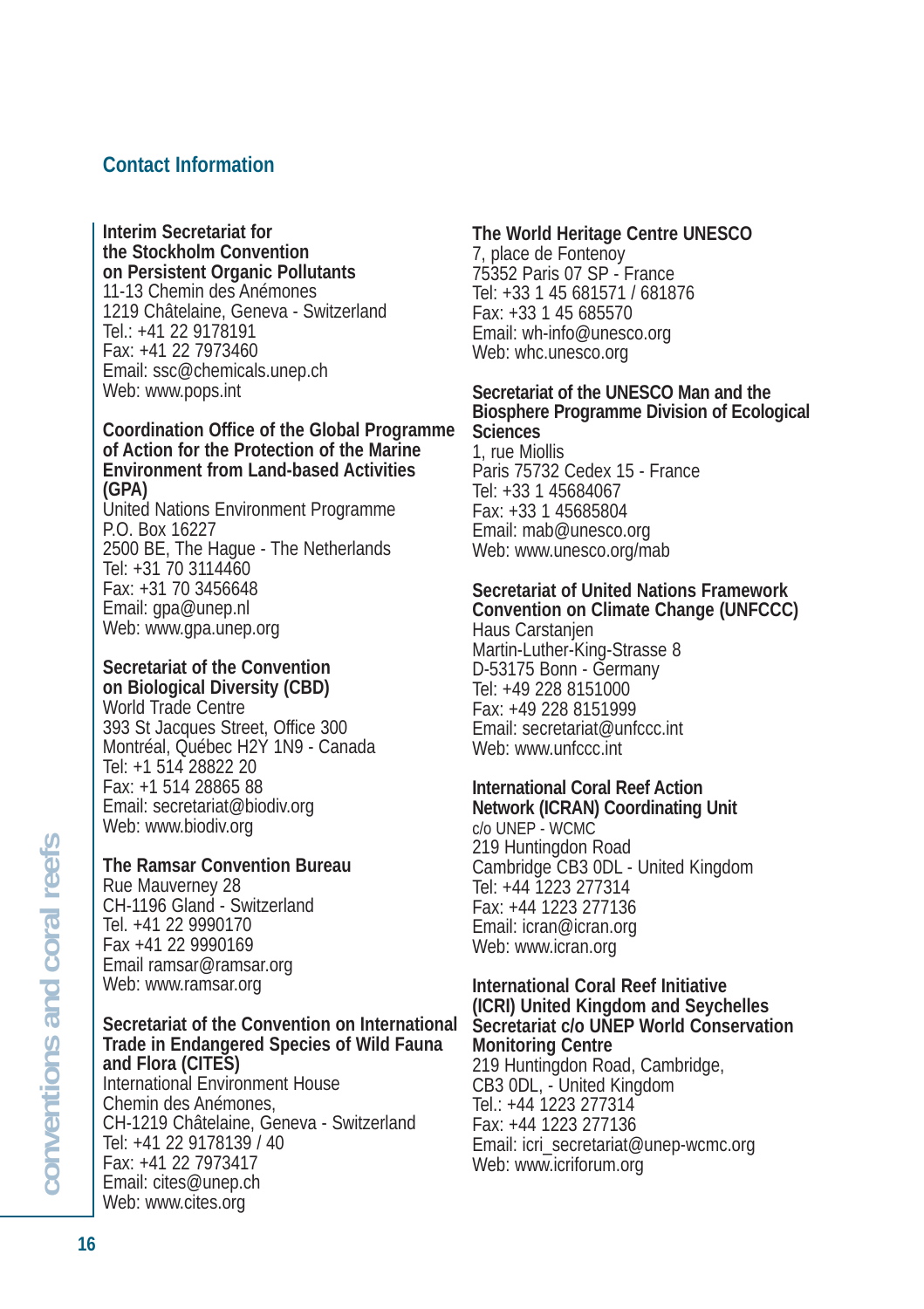ICRI Seychelles Co-host Chairman, Seychelles Centre for Marine Research & Technology-Marine Parks Authority (SCMRT-MPA) P.O.Box 1145, Victoria, Mahe, Seychelles Tel: +248 225672 / 224644 Fax: +248 322945 / 224500 Email: rolph@seychelles.sc

#### **The United Nations Convention**

**on the Law of the Sea (UNCLOS)** Director, Division for Ocean Affairs and the Law of the Sea, Office of Legal Affairs Room DC2-0450, United Nations New York, NY 10017 - USA Tel: +1 212 9633950 Fax: +1 212 9635847 Email: doalos@un.org Web: www.un.org/Depts/los

#### **Secretariat of the International Convention for the Prevention of Marine Pollution from Ships (MARPOL)**

International Maritime Organization Office for the London Convention 1972 4 Albert Embankment London SE1 7SR - United Kingdom Tel: +44 20 77357611 Fax: +44 20 75873210 Email: info@imo.org Web: www.imo.org

**Secretariat of the Convention on the Conservation of Migratory Species of Wild Animals (CMS)** United Nations Premises in Bonn Martin-Luther-King-Str. 8 D-53175 Bonn - Germany Tel: +49 228 8152401/2 Fax: +49 228 8152449 Email: cms@unep.de Web: www.wcmc.org.uk/cms

#### **The Regional Seas Programme**

United Nations Environment Programme P.O. Box 30552 Nairobi - Kenya Tel: +254 2 623494 Fax: +254 2 624300 Email: regional.seas@unep.org Web: www.unep.ch/seas

#### **This brochure**

was produced by UNEP's Coral Reef Unit in collaboration with the WWF Coral Reefs Advocacy Initiative and the MEAs, Programmes, Partnerships and Networks included.

#### **For further information contact:**

#### **UNEP Coral Reef Unit**

UNEP - WCMC 219 Huntingdon Road Cambridge CB3 0DL - United Kingdom Tel: +44 1223 27 73 14 Fax: +44 1223 27 71 36 Email: stefan.hain@unep-wcmc.org Web: http://www.unep.org/cru

#### **WWF Coral Reefs Advocacy Initiative Endangered Seas Programme**

c/o Postbus 7, 3700 AA Zeist, Netherlands Tel: 31-30-693 7311 Fax: 31-30-691 2064 Email: sowen@wwf.nl Web: www.panda.org/coral

#### **WWF International**

Avenue du Mont-Blanc, 1196 Gland, Switzerland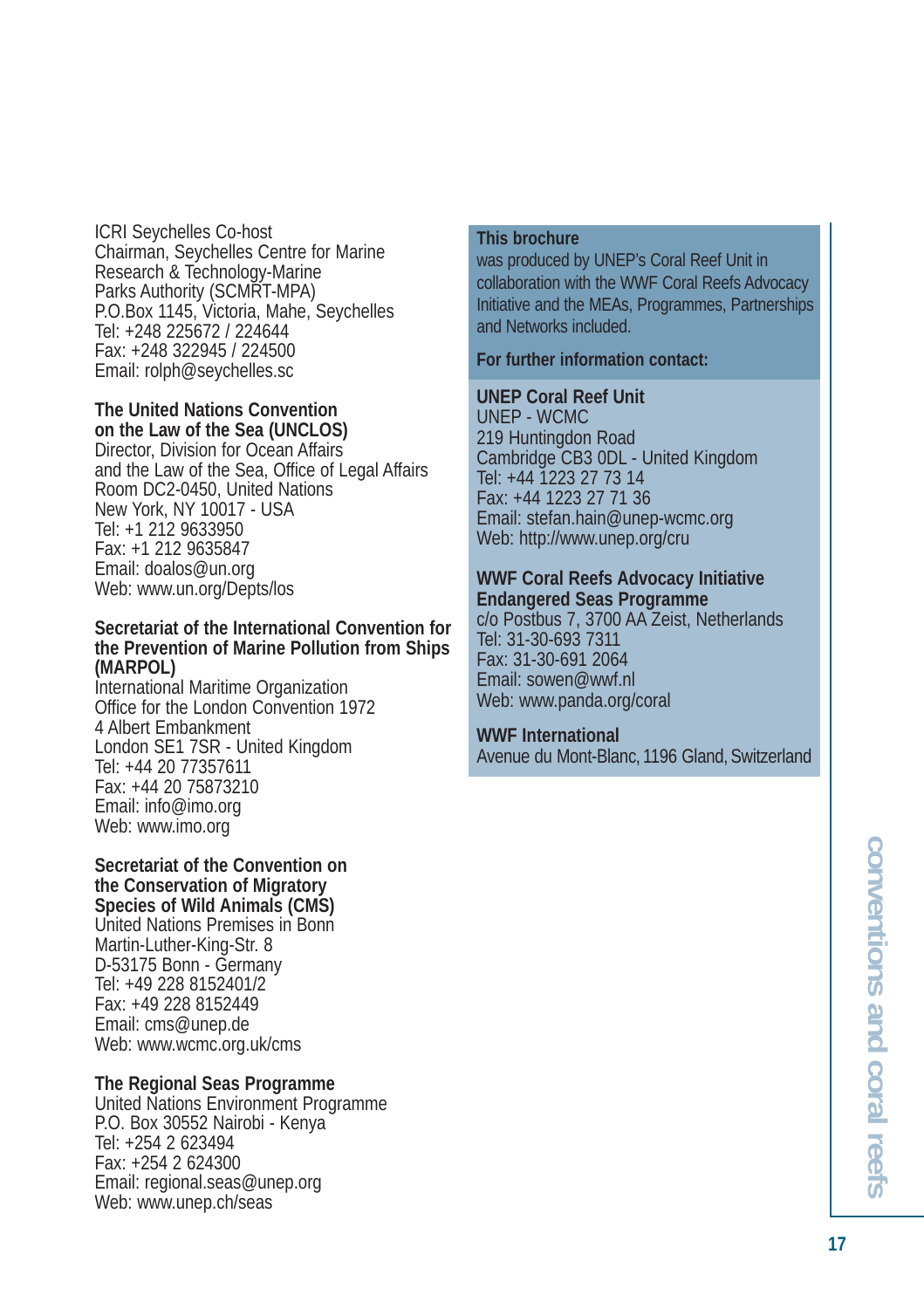Cover pictures from left to right: Front: Topham/Picturepoint, D. Faulkner Back cover pictures from top left to right: J. Tamelander, C. Savall, A. Rajasuriya, J. Willis, J. Tamelander, A. Rajasuriya, M. Frost, J. Tamelander, C. Savall, Dr. J. R. Turner/University of Wales Bangor, J. Tamelander, J. Willis, J. Tamelander, Dr. J. R. Turner/University of Wales Bangor, J. Willis, Dr. J. R. Turner/University of Wales Bangor, J. Willis.

This brochure has been printed on the environmentally friendly paper from sustainable forest. Design & layout: Pouran Ghaffarpour